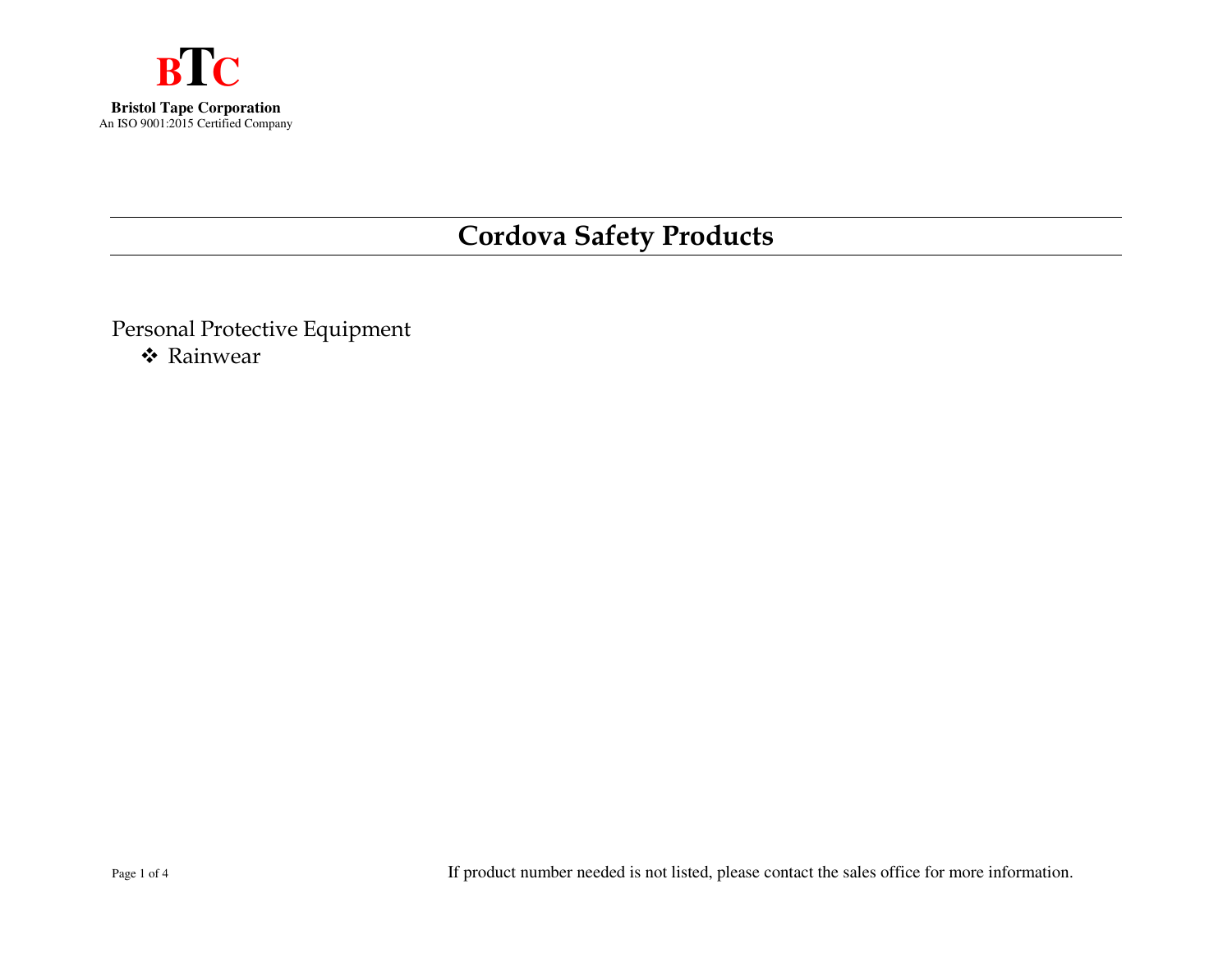### **Cordova Safety Products**

#### **Rainwear:**

| <b>Product #</b> | <b>Series</b>  | <b>Description</b>                                                                                                                                                                                                                        | <b>Color</b> | <b>Sizes</b> |
|------------------|----------------|-------------------------------------------------------------------------------------------------------------------------------------------------------------------------------------------------------------------------------------------|--------------|--------------|
| <b>RS353Y</b>    | StormFront™    | 3-piece rain suit; detachable hood with drawstring; corduroy collar;<br>ventilated cape back & underarms; two flapped pockets; storm fly front<br>with zipper/snap buttons; bib-style pants with suspenders                               | Yellow       | S-7XL        |
| <b>RJ352Y</b>    | StormFront™    | 2-piece rain jacket; detachable hood with drawstring; corduroy collar;<br>ventilated cape back & underarms; two flapped pockets; storm fly front<br>with zipper/snap buttons                                                              | Yellow       | $S-4XL$      |
| RJH35Y           | StormFront™    | 1-piece rain jacket; attached hood                                                                                                                                                                                                        | Yellow       | S-3XL        |
| RWP35Y           | StormFront™    | Rain pants; elastic waist; no fly                                                                                                                                                                                                         | Yellow       | $S-4XL$      |
| RB35Y            | StormFront™    | Rain pants; bib-style pants with suspenders; snap fly                                                                                                                                                                                     | Yellow       | S-3XL        |
| R9013HV          | StormFront-HV™ | 3-piece hi-vis rain suit; detachable hood with drawstring; corduroy<br>collar; ventilated cape back & underarms; two flapped pockets; storm<br>fly front with zipper/snap buttons; bib-style pants with suspenders &<br>snap fly          | Lime         | S-5XL        |
| <b>R9023FR</b>   | StormFront-FR™ | 3-piece flame resistant rain suit; detachable hood with drawstring;<br>corduroy collar; ventilated cape back & underarms; two flapped<br>pockets; storm fly front with zipper/snap buttons; bib-style pants with<br>suspenders & snap fly | Yellow       | S-7XL        |
| <b>HV353G</b>    | Riptide™       | 3-piece hi-vis rain suit; detachable hood with drawstring; corduroy<br>collar; ventilated underarms; two flapped pockets; storm fly front with<br>zipper/snap buttons; bib-style pants with suspenders & snap fly                         | Lime         | S-6XL        |
| <b>HV353Y</b>    | Riptide™       | 3-piece hi-vis rain suit; detachable hood with drawstring; corduroy<br>collar; ventilated underarms; two flapped pockets; storm fly front with<br>zipper/snap buttons; bib-style pants with suspenders & snap fly                         | Yellow       | S-6XL        |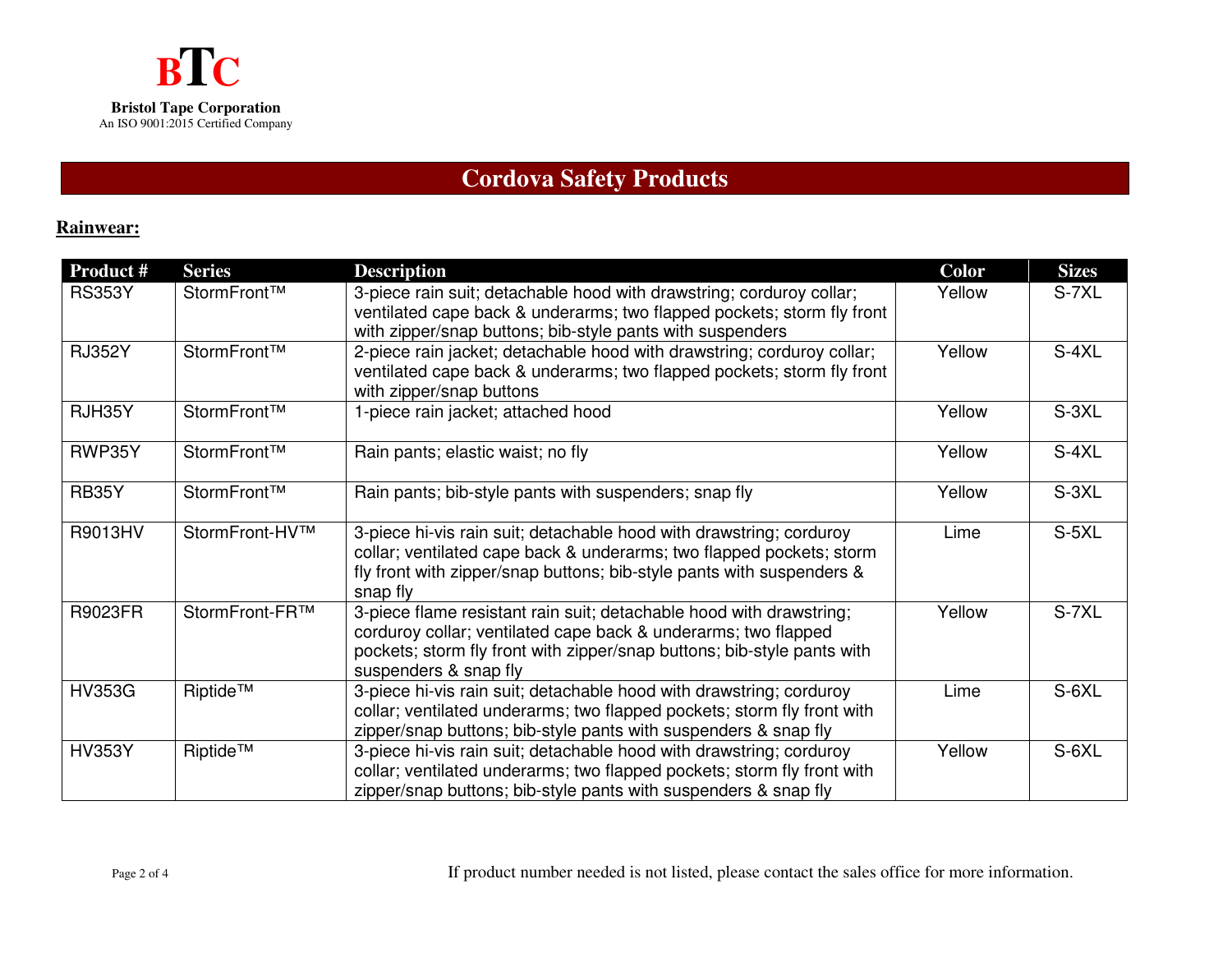# **BTC**

## **Bristol Tape Corporation**  An ISO 9001:2015 Certified Company

| <b>R8023FR</b>   | <b>DEFIANCE-FR™</b> | 3-piece FR rain suit; detachable hood with drawstring; storm fly front  | Yellow       | S-5XL   |
|------------------|---------------------|-------------------------------------------------------------------------|--------------|---------|
|                  |                     | with snap buttons; bib-style pans with suspenders & snap fly; flame     |              |         |
|                  |                     | resistant (ASTM D6413); not designed for Arc Flash                      |              |         |
| <b>R8022FRJ</b>  | <b>DEFIANCE-FR™</b> | 2-piece FR rain jacket; detachable hood with drawstring; storm fly      | Yellow       | $S-5XL$ |
|                  |                     | front with snap buttons; flame resistant (ASTM D6413); not designed     |              |         |
|                  |                     | for Arc Flash                                                           |              |         |
| <b>R8021FRBP</b> | <b>DEFIANCE-FR™</b> | FR rain pants; bib-style pans with suspenders & snap fly; flame         | Yellow       | $S-5XL$ |
|                  |                     | resistant (ASTM D6413); not designed for Arc Flash                      |              |         |
| <b>R8022FRC</b>  | <b>DEFIANCE-FR™</b> | 2-piece FR rain coat; 49-inch length; detachable hood with drawstring;  | Yellow       | $S-5XL$ |
|                  |                     | storm fly front with snap buttons; two flapped pockets; flame resistant |              |         |
|                  |                     | (ASTM D6413); not designed for Arc Flash                                |              |         |
| <b>R8622FRC</b>  | <b>DEFIANCE-FR™</b> | 2-piece FR rain coat; 60-inch length; detachable hood with drawstring;  | Yellow       | $M-3XL$ |
|                  |                     | storm fly front with snap buttons; one flapped pocket; flame resistant  |              |         |
|                  |                     | (ASTM D6413); not designed for Arc Flash                                |              |         |
| <b>RC35B60</b>   | Renegade™           | 2-piece rain coat; 60-inch length; PVC/polyester fabric; riding coat    | <b>Black</b> | $S-5XL$ |
|                  |                     | style with leg snaps; detachable hood with drawstring; corduroy collar; |              |         |
|                  |                     | storm fly front with snap buttons; one flapped pocket; ventilated back  |              |         |
|                  |                     | & underarms                                                             |              |         |
| <b>R9632FRC</b>  | Renegade™           | 2-piece rain coat; 60-inch length; PVC/polyester fabric; riding coat    | <b>Black</b> | $S-5XL$ |
|                  |                     | style with leg snaps; detachable hood with drawstring; corduroy collar; |              |         |
|                  |                     | storm fly front with snap buttons; one flapped pocket; ventilated back  |              |         |
|                  |                     | & underarms; flame resistant (ASTM D6413)                               |              |         |
| <b>RC35Y</b>     | Renegade™           | 2-piece rain coat; 49-inch length; PVC/polyester fabric; riding coat    | Yellow       | $S-5XL$ |
|                  |                     | style with leg snaps; detachable hood with drawstring; corduroy collar; |              |         |
|                  |                     | storm fly front with snap buttons; two flapped pockets; ventilated back |              |         |
|                  |                     | & underarms                                                             |              |         |
| <b>RS452G</b>    | Apex™               | 2-piece chemical suit; PVC/Nylon/PVC fabric; flame resistant (ASTM      | Green        | $M-7XL$ |
|                  |                     | D6413); attached hood with drawstring; storm fly front with zipper;     |              |         |
|                  |                     | inner sleeves with elastic wrist closures; bib style pants with         |              |         |
|                  |                     | suspenders                                                              |              |         |
| <b>RS452G</b>    | Apex™               | Chemical overalls; PVC/Nylon/PVC fabric; flame resistant (ASTM          | Green        | M-6XL   |
|                  |                     | D6413); attached hood with drawstring; storm fly front with zipper;     |              |         |
|                  |                     | inner sleeves with elastic wrist closures; bib style pants with         |              |         |
|                  |                     | suspenders                                                              |              |         |
| R9123Y           | Stratus™            | 3-piece rain suit; PVC/polyester fabric; detachable hood with           | Yellow       | S-7XL   |
|                  |                     | drawstring; snap buttons; two flapped pockets; bib-style pants with     |              |         |

Page 3 of 4 If product number needed is not listed, please contact the sales office for more information.